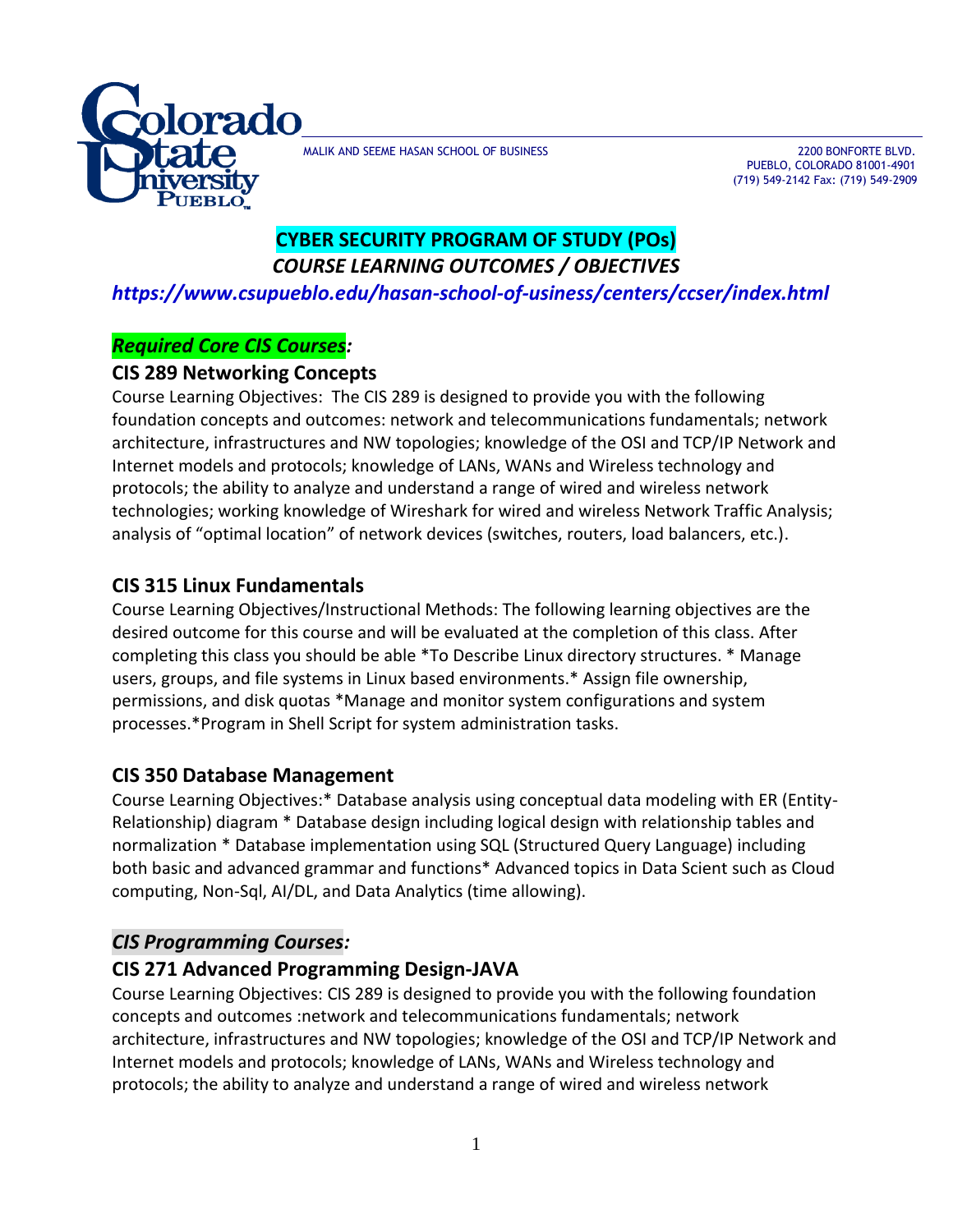technologies; working knowledge of Wireshark for wired and wireless Network Traffic Analysis; analysis of "optimal location" of network devices (switches, routers, load balancers, etc.)

### *Core CIS Cyber Security Courses:*

### **CIS 401 Network Systems Administration**

Course Learning Objectives/Instructional Methods: The following learning objectives are the desired outcome for this course and will be evaluated at the completion of this class. After completing this class you should be able to: -Describe the role of a server operating system, the need for different versions of a server operating system, and the core technologies and new added features of Windows Server 2016. -Install and configure the first server on the network. - Explain the role of a directory service in a network and how a group policy works. -Set up user accounts and group accounts based on organization structures and security practices. -Secure file and printer in a network environment. -Configure powerful company group policy architecture by using group policy replication and inheritance.

## **CIS 460 Cyber Security and Defense**

CIS 460 COURSE LEARNING OBJECTIVES (LOs) will demonstrate the following: ability to analyze, integrate and synthesize information security concepts; the ability to understand and utilize Info Security methodologies and frameworks; to identify cyber-security threats and exploits for analysis and resolution; the ability to understand appropriate application of Cyber Security defense (CD) tools, CD techniques, hardware/ software and I.T. safeguards to defend information systems from cyber exploits and attacks; the ability to develop team skills and work effectively on our TVA team project.

## **CIS 461 IT Security Risk Management**

CIS 460 COURSE LEARNING OBJECTIVES (LOs) will demonstrate the following: ability to analyze, integrate and synthesize information security concepts; the ability to understand and utilize Info Security methodologies and frameworks; to identify cyber-security threats and exploits for analysis and resolution; the ability to understand appropriate application of Cyber Security defense (CD) tools, CD techniques, hardware/ software and I.T. safeguards to defend information systems from cyber exploits and attacks; the ability to develop team skills and work effectively on our TVA team project

## **CIS 462 Computer Forensics**

Student Learning Objectives (SLOs): \*(Analytical and Critical Thinking) Analyze, identify and document security breaches of digital data that indicates violations of legal, ethical, moral, policy and/or societal laws; \*(Communication) Work collaboratively with team members, clients, management, and law enforcement to advance digital investigations or protect the security of digital resources; \*(Methodology) Understand the basic level of conducting a digital investigation using an accepted industry methodology: planning, security the environment, documentation, securing, transport and imaging of evidence, evaluation, reporting, explain/defend the process used; \*(Ethics) Abide to the highest professional and ethical standards of conduct, including impartiality and the protection of personal privacy;